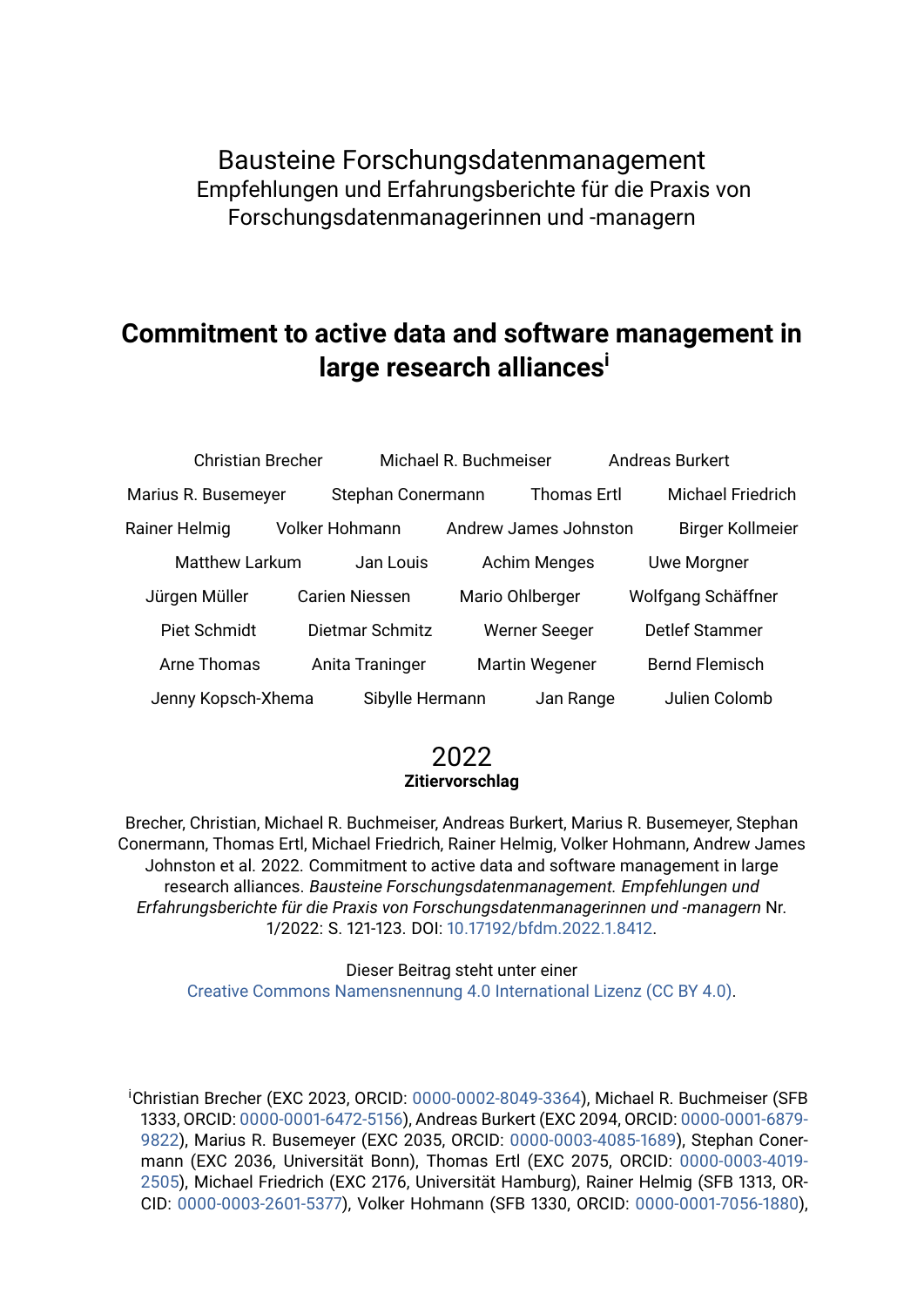# **1 Commitment**

We recognize the importance of research data and software for our research processes and classify the publication of research data and software as an essential part of scientific publishing activities. To this end, we, as a research alliance, support our researchers in the handling of data and software in accordance with the FAIR principles, in agreement with the DFG code of conduct "Guidelines for Safeguarding Good Research Practice". In cooperation with our institutions and scientific communities, we provide adequate research data management tools and services and enable our researchers to use them. In doing so, we prefer to build on existing offers and, in turn, strive to adapt them to our needs. We seek measures to define and ensure the quality of our research data and software. We prefer to use existing data/metadata standards and will collaborate with relevant national and international initiatives for the creation and implementation of new standards whenever possible. We follow developments in the field of research data and software management and review emerging recommendations and guidelines for their feasibility in a timely manner.

# **2 Origins and purpose**

This commitment originated from a virtual strategy workshop "Data and software management in large research alliances". The Stuttgart Clusters of Excellence  $SimTechn<sup>1</sup>$  $SimTechn<sup>1</sup>$  $SimTechn<sup>1</sup>$  and IntCDC<sup>[2](#page-1-1)</sup> organized the workshop to discuss on a strategic level the current status and future of research data management and research software development in large DFG-funded research alliances such as Clusters of Excellence and

Andrew James Johnston (EXC 2020, Freie Universität Berlin), Birger Kollmeier (EXC 2177, Universität Oldenburg), Matthew Larkum (SFB 1315, ORCID: [0000-0001-9799-2656\)](https://orcid.org/0000-0001-9799-2656), Jan Louis (EXC 2121, Universität Hamburg), Achim Menges (EXC 2120, ORCID: [0000-0001-](https://orcid.org/0000-0001-9055-4039) [9055-4039\)](https://orcid.org/0000-0001-9055-4039), Uwe Morgner (EXC 2122, ORCID: [0000-0001-5103-9632\)](https://orcid.org/0000-0001-5103-9632), Jürgen Müller (SFB 1464, ORCID: [0000-0003-1247-9525\)](https://orcid.org/0000-0003-1247-9525), Carien Niessen (EXC 2030, ORCID: [0000-0002-4892-](https://orcid.org/0000-0002-4892-9391) [9391\)](https://orcid.org/0000-0002-4892-9391), Mario Ohlberger (EXC 2044, ORCID: [0000-0002-6260-3574\)](https://orcid.org/0000-0002-6260-3574), Wolfgang Schäffner (EXC 2025, ORCID: [0000-0001-6863-3689\)](https://orcid.org/0000-0001-6863-3689), Piet Schmidt (EXC 2123, SFB 1227, OR-CID: [0000-0003-0773-5889\)](https://orcid.org/0000-0003-0773-5889), Dietmar Schmitz (EXC 2049, ORCID: [0000-0003-2741-5241\)](https://orcid.org/0000-0003-2741-5241), Werner Seeger (EXC 2026, ORCID: [0000-0002-0382-0026\)](https://orcid.org/0000-0002-0382-0026), Detlef Stammer (EXC 2037, Universität Hamburg), Arne Thomas (EXC 2008, ORCID: [0000-0002-2130-4930\)](https://orcid.org/0000-0002-2130-4930), Anita Traninger (EXC 2020, ORCID: [0000-0002-3964-8467\)](https://orcid.org/0000-0002-3964-8467), Martin Wegener (EXC 2082, OR-CID: [0000-0002-9770-2441\)](https://orcid.org/0000-0002-9770-2441), Bernd Flemisch (EXC 2075, SFB 1313, ORCID: [0000-0001-](https://orcid.org/0000-0001-8188-620X) [8188-620X\)](https://orcid.org/0000-0001-8188-620X), Jenny Kopsch-Xhema (EXC 2075, Universität Stuttgart), Sibylle Hermann (EXC 2075, ORCID: [0000-0001-9239-8789\)](https://orcid.org/0000-0001-9239-8789), Jan Range (EXC 2075, ORCID: [0000-0001-6478-](https://orcid.org/0000-0001-6478-1051) [1051\)](https://orcid.org/0000-0001-6478-1051), Julien Colomb (SFB 1315, ORCID: [0000-0002-3127-5520\)](https://orcid.org/0000-0002-3127-5520).

<span id="page-1-0"></span><sup>&</sup>lt;sup>1</sup>Cluster of Excellence EXC 2075 for "Data-integrated Simulation Science".

<span id="page-1-1"></span><sup>&</sup>lt;sup>2</sup>Cluster of Excellence EXC 2120 for "Integrative Computational Design and Construction for Architecture".